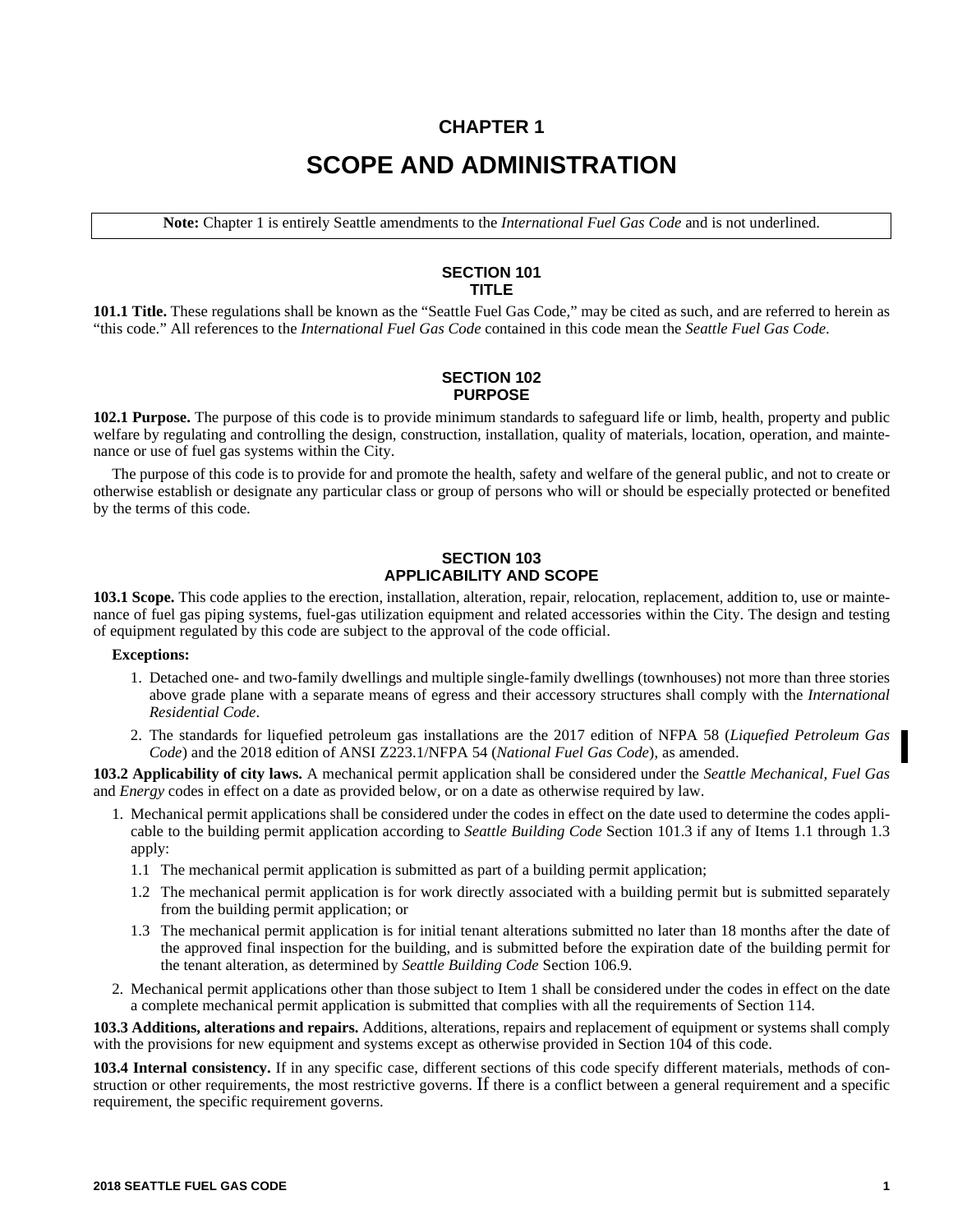**103.5 Referenced codes and standards.** The codes and standards referenced in this code are part of the requirements of this code to the extent prescribed by each such reference. If differences occur between provisions of this code and referenced codes and standards, the provisions of this code apply.

**Exception:** Where enforcement of a code provision would violate the conditions of the listing of the equipment or appliance, the conditions of the listing and manufacturer's instructions apply.

**103.6 Appendices.** Provisions in the *International Fuel Gas Code* appendices do not apply unless specifically adopted.

**103.7 Metric units.** Wherever in this code there is a conflict between metric units of measurement and U.S. customary units, the U.S. customary units govern.

**103.8 References to other codes.** Whenever an International, National or Uniform Code is referenced in this code, it means the Seattle edition of that code, including local amendments. References to the "Building Code", "Mechanical Code", "Fire Code", "Residential Code" and "Plumbing Code" mean the Seattle editions of those codes.

# **SECTION 104 APPLICATION TO EXISTING MECHANICAL SYSTEMS**

**104.1 Additions, alterations, renovations or repairs.** Additions, alterations, renovations or repairs may be made to any mechanical system without requiring the existing mechanical system to comply with all the requirements of this code, if the addition, alteration, renovation or repair conforms to the standards required for a new mechanical system. Additions, alterations, renovations or repairs shall not cause an existing system to become unsafe, unhealthy or overloaded.

Minor additions, alterations, renovations, and repairs to existing mechanical systems may be installed in accordance with the law in effect at the time the original installation was made, if approved by the code official.

**104.2 Existing installations.** Mechanical systems lawful at the time of the adoption of this code may continue their use, be maintained or repaired, be converted to another type of fuel, or have components replaced if the use, maintenance, repair, conversion of fuel, or component replacement is done in accordance with the basic original design and location, and no hazard to life, health or property has been or is created by such mechanical system.

**104.3 Changes in building occupancy.** Mechanical systems that are a part of a building or structure undergoing a change in use or occupancy as defined in the *International Building Code* shall comply with all requirements of this code that are applicable to the new use or occupancy.

**104.4 Maintenance.** All mechanical systems, materials, equipment, appurtenances and all parts thereof shall be maintained in proper operating condition in accordance with the original design and in a safe and hazard-free condition. All devices or safeguards that were required by a code in effect when the mechanical system was installed shall be maintained in conformance with the code edition under which installed. The owner or the owner's authorized agent is responsible for maintenance of mechanical systems and equipment. To determine compliance with this subsection, the code official may cause a mechanical system or equipment to be reinspected.

The fire chief and the code official each have authority to obtain compliance with the requirements of this subsection.

**Exception:** The code official may modify the requirements of this section where all or a portion of the building is unoccupied.

**104.5 Moved buildings.** Building or structures moved into or within the City shall comply with standards adopted by the code official. No building shall be moved into or within the City unless, prior to moving, the code official has inspected the building for compliance with this code and the permit holder has agreed to correct all deficiencies found and has been issued a building permit for the work. A bond or cash deposit in an amount sufficient to abate or demolish the building shall be posted prior to issuance of a permit. See Section 114 for information required on plans. Any moved building that is not in complete compliance with standards for moved buildings within eighteen months from the date of permit issuance and is found to be a public nuisance may be abated.

**104.6 Landmarks—Historic buildings and structures.** The code official may modify the specific requirements of this code as it applies to landmarks and require in lieu thereof alternate requirements that, in the opinion of the code official, will result in a reasonable degree of safety to the public and the occupants of those buildings.

For purposes of this section a landmark is a building or structure that is subject to a requirement to obtain a certificate of approval from the City Landmarks Preservation Board before altering or making significant changes to specific features or characteristics, that has been nominated for designation and the City Landmarks Preservation Board has not issued a determination regarding designation, that has been designated for preservation by the City Landmarks Preservation Board, that has been designated for preservation by the State of Washington, that has been listed or determined eligible to be listed in the National Register of Historic Places, or that is located in a landmark or special review district subject to a requirement to obtain a certificate of approval before making a change to the external appearance of a structure.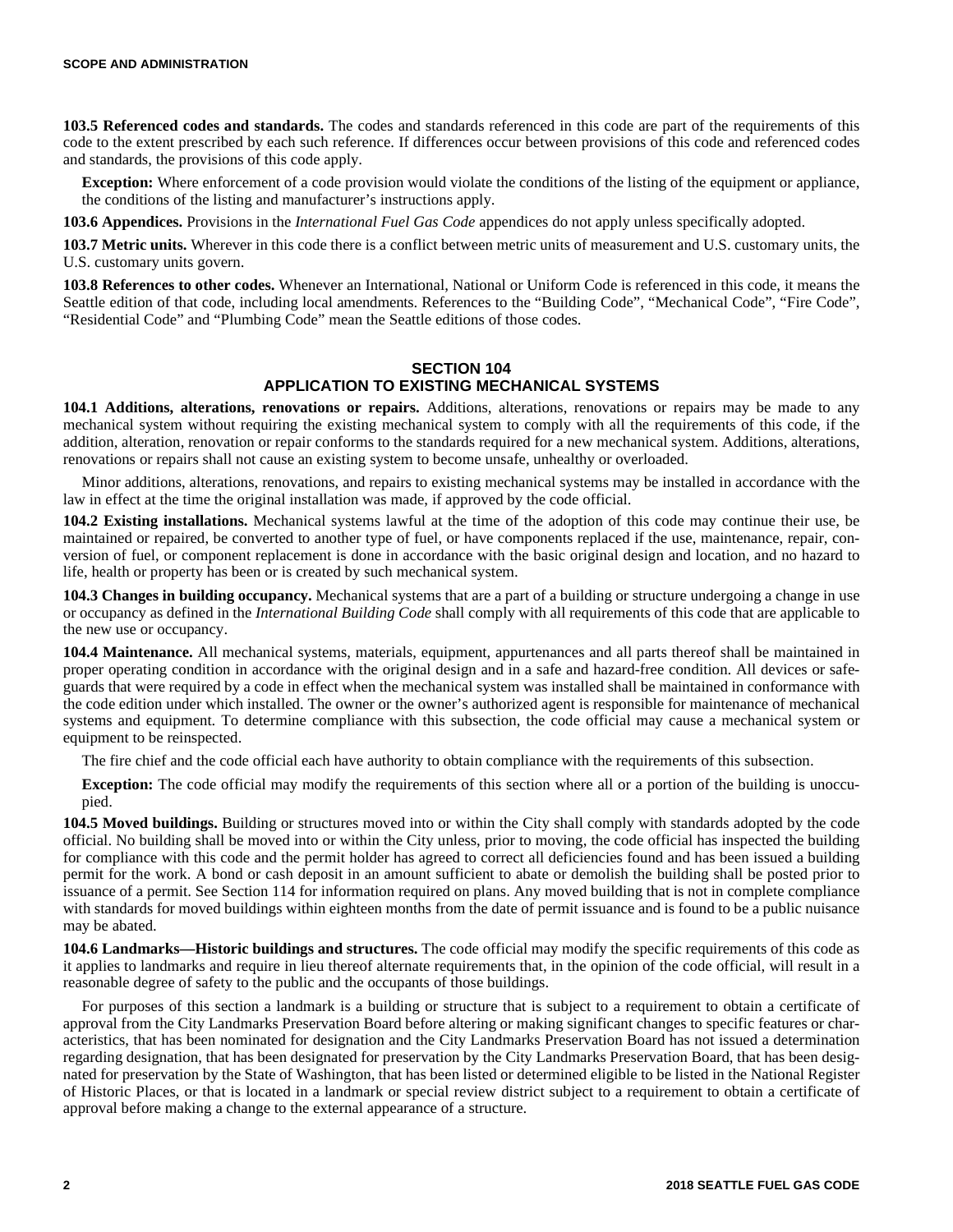## **SECTION 105 ALTERNATE MATERIALS AND METHODS OF CONSTRUCTION**

**105.1 Alternate materials and methods of construction and design.** This code does not prevent the use of any material, design or method of construction not specifically allowed or prohibited by this code, provided the alternate has been approved and its use authorized by the code official. The code official may approve an alternate, provided the code official finds that the proposed alternate complies with the provisions of this code and that the alternate, when considered together with other safety features of the building or other relevant circumstances, will provide at least an equivalent level of strength, effectiveness, fire resistance, durability, safety and sanitation. The code official may require that sufficient evidence or proof be submitted to reasonably substantiate any claims regarding the use or suitability of the alternate. The code official may, but is not required to, record the approval of alternates and any relevant information in the files of the code official or on the approved construction documents.

## **SECTION 106 MODIFICATIONS**

**106.1 Modifications.** The code official may modify the provisions of this code for individual cases if the code official finds: (1) there are practical difficulties involved in carrying out the provisions of this code; (2) the modification is in conformity with the intent and purpose of this code; and (3) the modification will provide a reasonable level of strength, effectiveness, fire resistance, durability, safety and sanitation when considered together with other safety features of the building or other relevant circumstances. The code official may, but is not required to, record the approval of modifications and any relevant information in the files of the code official or on the approved construction documents.

## **SECTION 107 TESTS**

**107.1 Tests.** Whenever there is insufficient evidence of compliance with the provisions of this code or evidence that any material or method of construction does not conform to the requirements of this code, the code official may require tests as proof of compliance, to be made at no expense to the City. Test methods shall be as specified in this code or by other recognized test standards. If there are no recognized and accepted test methods for the proposed alternate, the code official shall determine the test procedures. All tests shall be made by an approved agency. Reports of such tests shall be retained by the code official for the period required for retention of public records.

# **SECTION 108 ORGANIZATION AND DUTIES OF CODE OFFICIAL**

**108.1 Jurisdiction of the Department of Construction and Inspections.** The Department of Construction and Inspections is authorized to administer and enforce this code. Enforcement of Chapters 4 and 7 are the primary responsibility of the Director of Public Health. The Department of Construction and Inspections is under the administrative and operational control of the Director, who is the code official.

**108.2 Designees.** The code official may appoint such officers, inspectors, assistants and employees as are authorized from time to time. The code official may authorize such employees and other agents as may be necessary to carry out the functions of the code official.

**108.3 Right of entry.** With the consent of the owner or occupier of a building or premises, or pursuant to a lawfully issued warrant, the code official may enter a building or premises at any reasonable time to perform the duties imposed by this code.

**108.4 Liability.** Nothing in this code is intended to be nor shall be construed to create or form the basis for any liability on the part of the City, or its officers, employees or agents, for any injury or damage resulting from the failure of equipment to conform to the provisions of this code, or by reason or as a consequence of any inspection, notice, order, certificate, permission or approval authorized or issued or done in connection with the implementation or enforcement of this code, or by reason of any action or inaction on the part of the City related in any manner to the enforcement of this code by its officers, employees or agents.

This code shall not be construed to lessen or relieve the responsibility of any person owning, operating or controlling any equipment, building or structure for any damages to persons or property caused by defects, nor shall the Seattle Department of Construction and Inspections or the City of Seattle be held to have assumed any such liability by reason of the inspections authorized by this code or any permits or certificates issued under this code.

**108.5 Responsibility for compliance.** Compliance with the requirements of this code is the obligation of the owner of the building, structure or premises, the authorized agent of the owner, and other persons responsible for the condition or work, and not of the City or any of its officers, employees or agents.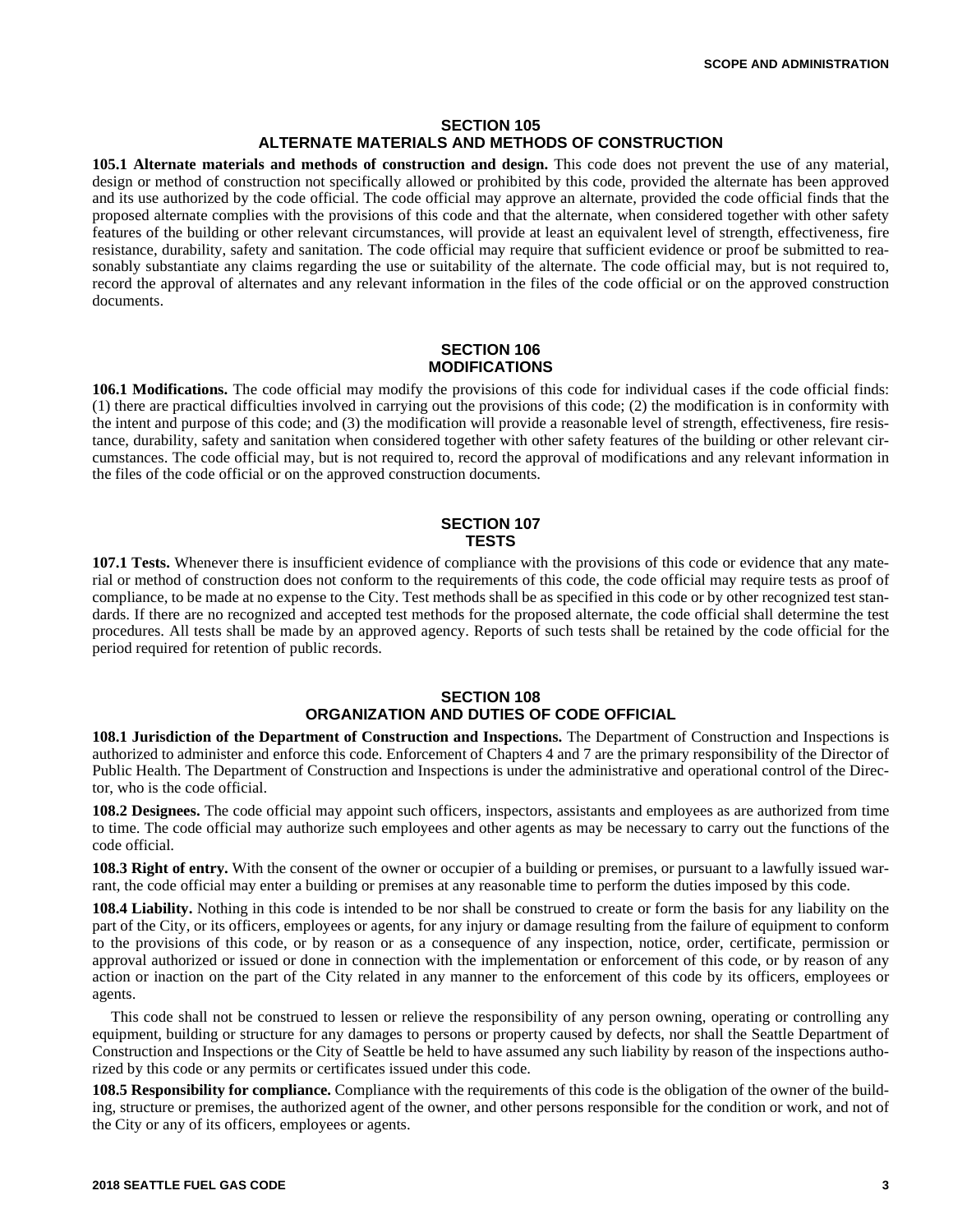# **SECTION 109 UNSAFE EQUIPMENT AND HAZARD CORRECTION ORDER**

**109.1 Emergency order.** Whenever the code official finds that any equipment regulated by this code is in such a dangerous and unsafe condition as to constitute an imminent hazard to life or limb, the code official may issue an emergency order. The emergency order may (1) direct that the equipment be restored to a safe condition by a date certain; (2) require that the building, structure or premises, or portion thereof, containing the equipment be vacated within a reasonable time to be specified in the order, or in the case of extreme danger, the order may specify immediate vacation of the building, structure or premises, or portion thereof; or (3) authorize immediate disconnection of the utilities or energy source.

**109.1.1 Service of emergency order.** The order shall be posted on the premises or personally served on the owner of the building or premises or any person responsible for the condition. The order shall specify the time for compliance.

**109.1.2 Effect of emergency order.** No person may occupy a building, structure or premises, or portion thereof, after the date on which the building is required to be vacated until the building, structure or premises, or portion thereof, is restored to a safe condition as required by the order and this code. It is a violation for any person to fail to comply with an emergency order issued by the code official.

**109.2 Hazard correction order.** Whenever the code official finds that unsafe equipment exists, the code official may issue a hazard correction order specifying the conditions causing the equipment to be unsafe and directing the owner or other person responsible for the unsafe equipment to correct the condition by a date certain. In lieu of correction, the owner may submit a report or analysis to the code official analyzing said conditions and establishing that the equipment is, in fact, safe. The code official may require that the report or analysis be prepared by a licensed engineer.

**109.2.1 Service of hazard correction order.** The order shall be served upon the owner, agent or other responsible person by personal service or regular first class mail addressed to the last known address of such person or if no address is available after reasonable inquiry, the order may be posted in a conspicuous place on the premises. The order may also be posted if served by personal service or first class mail.

**109.2.2 Effect of hazard correction order.** It is a violation for any person to fail to comply with a hazard correction order as specified in this subsection.

# **SECTION 110 ENFORCEMENT, VIOLATIONS AND PENALTIES**

**110.1 Violations.** It is a violation of this code for any person to:

- 1. Install, erect, construct, enlarge, alter, repair, replace, remodel, move, improve, remove, convert or demolish, equip, occupy, use or maintain any mechanical system or equipment, or cause or permit the same to be done, in the City, contrary to or in violation of any of the provisions of this code.
- 2. Knowingly aid, abet, counsel, encourage, hire, induce or otherwise procure another to violate or fail to comply with this code.
- 3. Use any material or install any device, appliance or equipment that is subject to this code and has not been approved by the code official.
- 4. Violate or fail to comply with any order issued by the code official pursuant to the provisions of this code or with any requirements of this code.
- 5. Remove, mutilate, destroy or conceal any notice or order issued or posted by the code official pursuant to the provisions of this code, or any notice or order issued or posted by the code official in response to a natural disaster or other emergency.
- 6. Conduct work under a permit without requesting an inspection as required by Section 116.

**110.2 Notice of violation.** If, after investigation, the code official determines that standards or requirements of this code have been violated or that orders or requirements have not been complied with, the code official may issue a notice of violation upon the owner, agent, or other person responsible for the action or condition. The notice of violation shall state the standards or requirements violated, shall state what corrective action, if any, is necessary to comply with the standards or requirements, and shall set a reasonable time for compliance.

**110.2.1 Service of notice of violation.** The notice shall be served upon the owner, agent or other responsible person by personal service or regular first class mail addressed to the last known address of such person, or if no address is available after reasonable inquiry, the notice may be posted in a conspicuous place on the premises. The notice may also be posted if served by personal service or first class mail. Nothing in this section limits or precludes any action or proceeding to enforce this code, and nothing obligates or requires the code official to issue a notice of violation prior to the imposition of civil or criminal penalties.

**110.2.2 Review of notice of violation by the code official.** Any person affected by a notice of violation issued pursuant to Section 110.2 may obtain a review of the notice by making a request in writing to the code official within ten days after ser-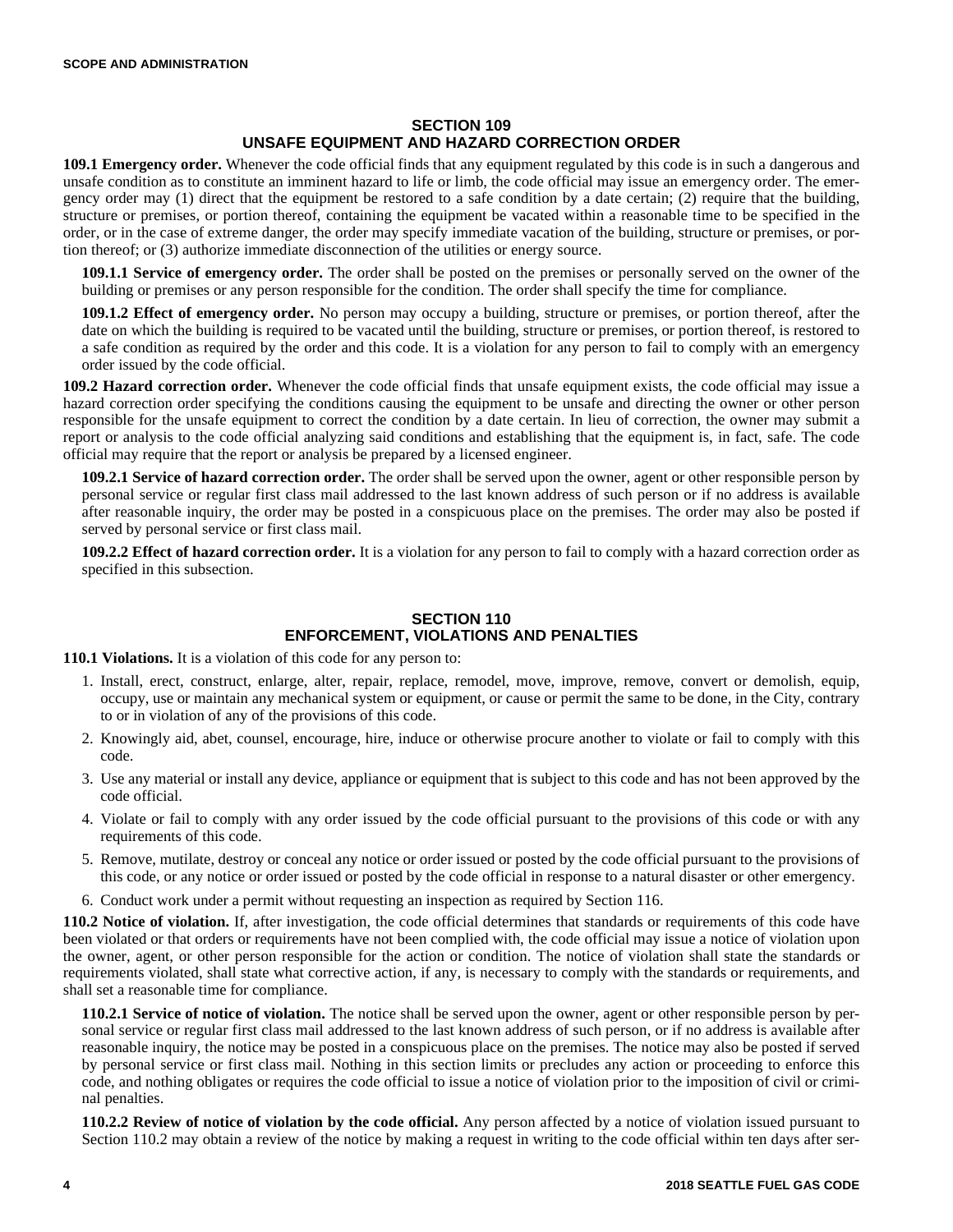vice of the notice. When the last day of the period computed is a Saturday, Sunday, or city holiday, the period runs until 5 p.m. of the next business day.

**110.2.2.1 Review procedure.** The review shall occur not less than ten nor more than 20 days after the request is received by the code official unless otherwise agreed to by the person requesting the review. Any person affected by the notice of violation may submit additional information to the code official. The review shall be made by a representative of the code official who will review any additional information that is submitted and the basis for issuance of the notice of violation. The reviewer may request clarification of the information received and a site visit.

**110.2.2.2 Decision.** After the review, the code official shall:

- 1. Sustain the notice;
- 2. Withdraw the notice;
- 3. Amend the notice; or
- 4. Continue the review to a date certain.

**110.2.2.3 Order.** The code official shall issue an order containing the decision within 15 days of the date that the review is completed and shall cause the order to be mailed by regular first class mail to the persons requesting the review and the persons named on the notice of violation, addressed to their last known address.

**110.3 Stop work orders.** The code official may issue a stop work order whenever any work is being done contrary to the provisions of this code, or contrary to a permit issued by the code official, or in the event of dangerous or unsafe conditions related to equipment or construction. The stop work order shall identify the violation and may prohibit work or other activity on the site.

**110.3.1 Service of stop work order.** The code official shall serve the stop work order by posting it in a conspicuous place at the site. If posting is not physically possible, the stop work order may be served by personal service or by regular first class mail to the last known address of: the property owner, the person doing or causing the work to be done, or the holder of a permit if work is being stopped on a permit. For purposes of this section, service is complete at the time of posting or of personal service, or if mailed, three days after the date of mailing. When the last day of the period so computed is a Saturday, Sunday or city holiday, the period runs until 5 p.m. on the next business day.

**110.3.2 Effective date of stop work order.** Stop work orders are effective when posted, or if posting is not physically possible, when one of the persons identified in Section 110.3.1 is served.

**110.3.3 Review of stop work orders by the code official.** Any person aggrieved by a stop work order may obtain a review of the order by delivering to the code official a request in writing within two business days of the date of service of the stop work order.

**110.3.3.1 Review procedure.** The review shall occur within two business days after receipt by the code official of the request for review unless otherwise agreed by the person making the request. Any person affected by the stop work order may submit additional information to the code official for consideration as part of the review at any time prior to the review. The review will be made by a representative of the code official who will review all additional information received and may also request a site visit.

**110.3.3.2 Decision.** After the review, the code official may:

- 1. Sustain the stop work order;
- 2. Withdraw the stop work order;
- 3. Modify the stop work order; or
- 4. Continue the review to a date certain.

**110.3.3.3 Order.** The code official shall issue an order containing the decision within two business days after the review is completed and shall cause the order to be sent by regular first class mail to the person or persons requesting the review, any person on whom the stop work order was served, and any other person who requested a copy before issuance of the order, addressed to their last known address.

**110.4 Authority to disconnect utilities in emergencies.** The code official has the authority to disconnect fuel-gas utility service or energy supplies to a building, structure, premises or equipment regulated by this code in case of emergency where necessary to eliminate an immediate hazard to life or property. The code official may enter any building or premises to disconnect utility service. The code official shall, whenever possible, notify the serving utility, the owner and the occupant of the building, structure or premises of the decision to disconnect prior to taking such action, and shall notify the serving utility, owner and occupant of the building, structure or premises in writing of such disconnection immediately thereafter.

**110.5 Authority to condemn equipment.** Whenever the code official determines that any equipment or portion thereof regulated by this code is hazardous to life, health or property, the code official shall order in writing that such equipment either be disconnected, removed or restored to a safe or sanitary condition, as appropriate. The written notice shall fix a date certain for compliance with such order. It is a violation for any person to use or maintain defective equipment after receiving such notice.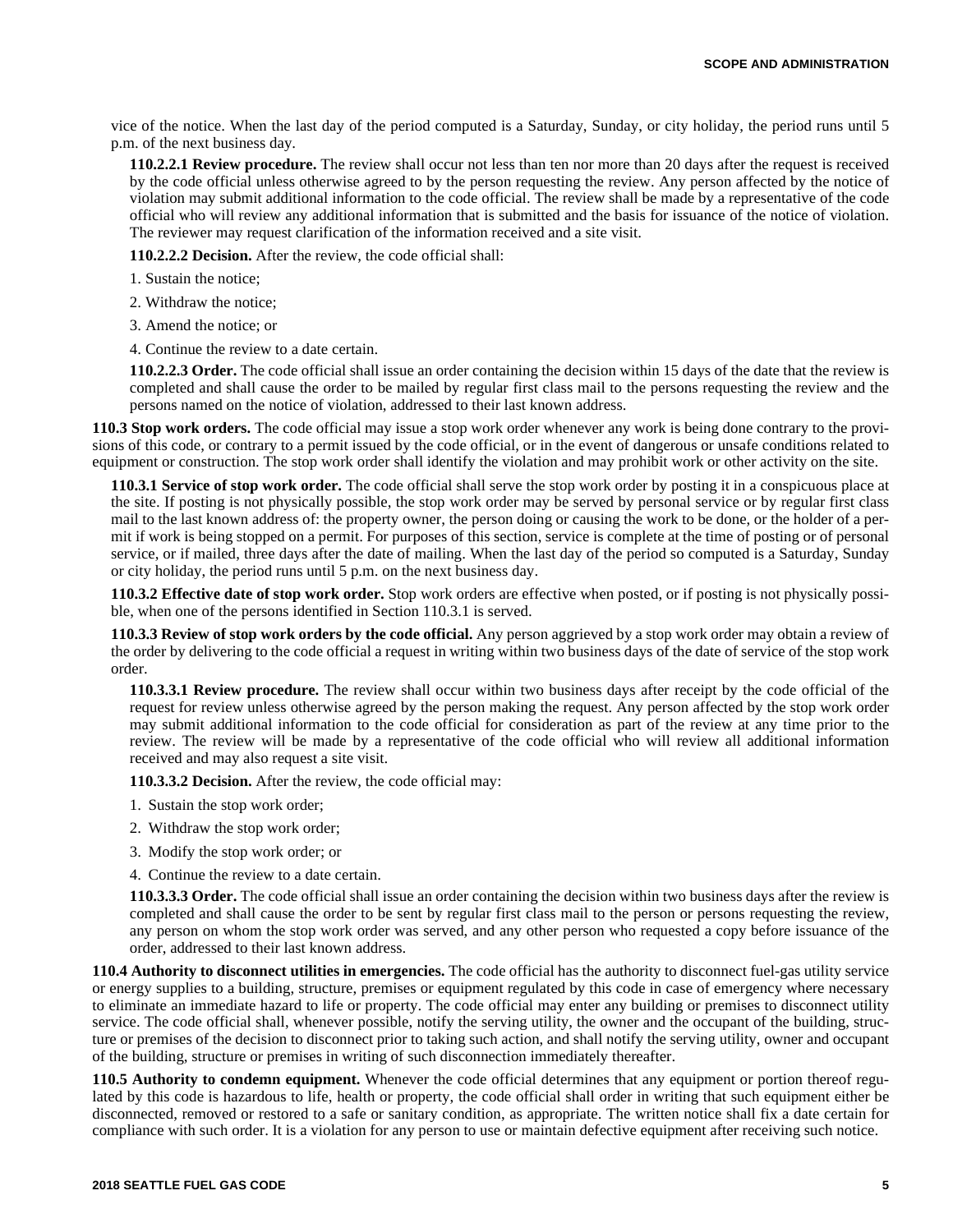#### **SCOPE AND ADMINISTRATION**

When any equipment or installation is to be disconnected, the code official shall give written notice of such disconnection and causes therefore within 24 hours to the serving utility, the owner and the occupant of the building, structure or premises. When any equipment is maintained in violation of this code, and in violation of a notice issued pursuant to the provisions of this section, the code official shall institute any appropriate action to prevent, restrain, correct or abate the violation.

**110.6 Connection after order to disconnect.** No person shall make connections from any energy, fuel or power supply nor supply energy or fuel to any equipment regulated by this code that has been disconnected or ordered to be disconnected by the code official, or the use of which has been ordered to be discontinued by the code official until the code official authorizes the reconnection and use of such equipment.

**110.7 Civil penalties**. Any person violating or failing to comply with the provisions of this code is subject to a cumulative civil penalty in an amount not to exceed \$500 per day for each violation from the date the violation occurs or begins until compliance is achieved. In cases where the code official has issued a notice of violation, the violation will be deemed to begin, for purposes of determining the number of days of violation, on the date compliance is required by the notice of violation.

**110.8 Enforcement in Municipal Court.** Civil actions to enforce this code shall be brought exclusively in Seattle Municipal Court, except as otherwise required by law or court rule. In any civil action for a penalty, the City has the burden of proving by a preponderance of the evidence that a violation exists or existed; the issuance of a notice of violation or of an order following a review by the code official is not itself evidence that a violation exists.

**110.9 Judicial review.** Because civil actions to enforce this code must be brought exclusively in Seattle Municipal Court pursuant to Section 110.8, orders of the code official, including notices of violation issued under this chapter, are not subject to judicial review pursuant to chapter 36.70C RCW.

**110.10 Alternative criminal penalty.** Anyone who violates or fails to comply with any notice of violation or order issued by the code official pursuant to this code or who removes, mutilates, destroys or conceals a notice issued or posted by the code official shall, upon conviction thereof, be punished by a fine of not more than \$5000 or by imprisonment for not more than 365 days, or by both such fine and imprisonment for each separate violation. Each day's violation shall constitute a separate offense.

**110.11 Additional relief.** The code official may seek legal or equitable relief to enjoin any acts or practices and abate any condition when necessary to achieve compliance.

**110.12 Administrative review by the code official.** Prior to issuance of the mechanical permit, applicants may request administrative review by the code official of decisions or actions pertaining to the administration and enforcement of this code. Requests shall be addressed to the code official.

**110.13 Administrative review by the Construction Codes Advisory Board.** After administrative review by the code official, and prior to issuance of the mechanical permit, applicants may request review of decisions or actions pertaining to the application and interpretation of this code by the Construction Codes Advisory Board according to *International Building Code* Section 103.11, except for stop work orders, notices of violations and revocations of permits. The review will be performed by three or more members of the Construction Codes Advisory Board, chosen by the Board Chair. The Chair shall consider the subject of the review and members' expertise when selecting members to conduct a review. The decision of the review panel is advisory only; the final decision is made by the code official.

**110.14 Recording.** The code official may record a copy of any order or notice with the Department of Records and Elections of King County.

**110.15 Appeal to Superior Court.** Final decisions of the Seattle Municipal Court on enforcement actions authorized by Title 22 and this code may be appealed pursuant to the Rules for Appeal of Decisions of Courts of Limited Jurisdiction.

## **SECTION 111 RULES OF THE CODE OFFICIAL**

**111.1 Authority.** The code official has authority to issue interpretations of this code and to adopt and enforce rules and regulations supplemental to this code as may be deemed necessary to clarify the application of the provisions of this code. Such interpretations, rules and regulations shall be in conformity with the intent and purpose of this code.

**111.2 Procedure for adoption of rules.** The code official shall promulgate, adopt and issue rules according to the procedures specified in the Administrative Code, Chapter 3.02 of the *Seattle Municipal Code*.

## **SECTION 112 CONSTRUCTION CODES ADVISORY BOARD**

**112.1 Construction Codes Advisory Board committee.** A committee of the Construction Codes Advisory Board may examine proposed administrative rules and amendments relating to this code and related provisions of other codes and make recommendations to the code official and to the City Council for changes in this code. The committee will be called on as needed by the Construction Codes Advisory Board.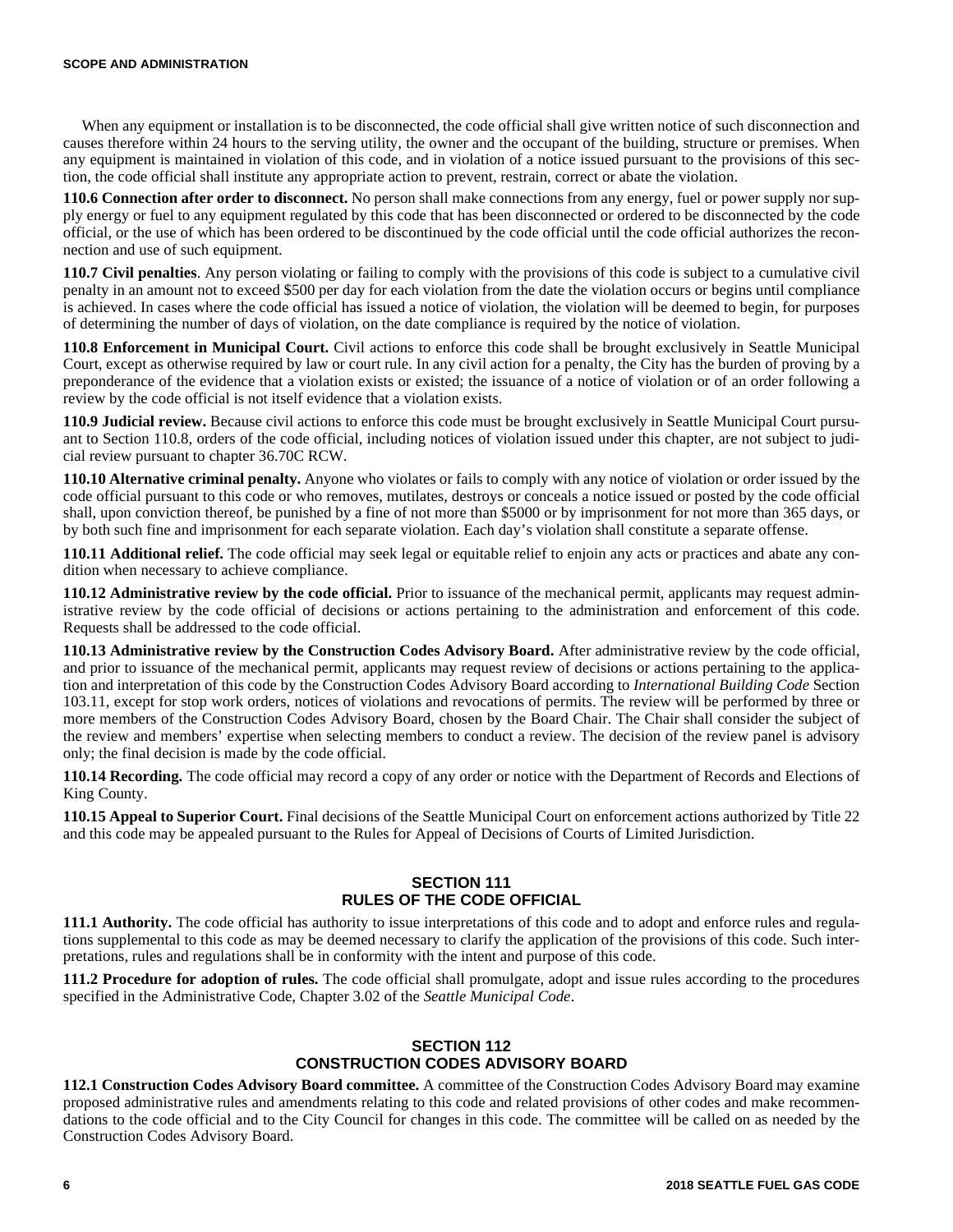## **SECTION 113 PERMITS**

**113.1 Permits required.** Except as otherwise specifically provided in this code, a permit shall be obtained from the code official prior to each installation, alteration, repair, replacement or remodel of any equipment or mechanical system regulated by this code. A separate mechanical permit is required for each separate building or structure.

**113.2 Work exempt from permit.** A mechanical permit is not required for the work listed below.

- 1. Any portable heating appliance, portable ventilating equipment, or portable cooling unit, if the total capacity of these portable appliances does not exceed 40 percent of the cumulative heating, cooling or ventilating requirements of a building or dwelling unit and does not exceed 3 kW or 10,000 Btu input.
- 2. Any closed system of steam, hot or chilled water piping within heating or cooling equipment regulated by this code.
- 3. Minor work or the replacement of any component part of a mechanical system that does not alter its original approval and complies with other applicable requirements of this code.

**113.3 Compliance required.** All work shall comply with this code, even where no permit is required.

**113.4 Flood hazard areas.** In addition to the permit required by this section, all work to be performed in areas of special flood hazard as defined in Chapter 25.06 of the *Seattle Municipal Code*, subject to additional standards and requirements set forth in Chapter 25.06, the Seattle Floodplain Development Ordinance.

**113.5 Emergency repairs.** In the case of an emergency, the installation, alteration or repair of any refrigeration system or equipment may be made without a permit, provided that application for a permit is made within the later of 24 hours or one working day from the time when the emergency work was started.

# **SECTION 114 APPLICATION FOR PERMIT**

**114.1 Application.** To obtain a permit, the applicant shall first file an application in a format determined by the code official. Every such application shall:

- 1. Identify and describe the work to be covered by the permit for which application is made.
- 2. Describe the land on which the proposed work is to be done by legal description, property address or similar description that will readily identify and definitely locate the proposed building or work.
- 3. Provide the contractor's business name, address, phone number and current contractor registration number (required if contractor has been selected).
- 4. Be accompanied by construction documents, including plans, diagrams, computations and specifications, equipment schedules and other data as required in Sections 114.2 and 114.3.
- 5. State the valuation of the mechanical work to be done. The valuation of the mechanical work is the estimated current value of all labor and material, whether actually paid for or not, for which the permit is sought.
- 6. Be signed by the owner of the property or building, or the owner's authorized agent, who may be required to submit evidence to indicate such authority.
- 7. Give such other data and information as may be required by the code official.
- 8. State the name of the owner and contractor and the name, address and phone number of a contact person.
- 9. Substantially conform with applicable law in effect on the date described in Section R101.3, as modified by any exception.

**114.2 Construction documents.** Construction documents shall be submitted in one or more sets with each application for a permit, or shall be submitted in electronic format determined by the code official. The code official may require plans, computations and specifications to be prepared and designed by an engineer or architect licensed by the state to practice as such. Projects having a total mechanical valuation of \$50,000 or larger shall have a mechanical engineering stamp and signature on each sheet.

**Exception:** A mechanical engineer's stamp or submission of construction documents is not required if the code official finds that the nature of the work applied for is such that review of construction documents is not necessary to obtain compliance with this code.

### **114.3 Information on construction documents.**

**114.3.1 Clarity of plans.** Plans shall be drawn to a clearly indicated and commonly accepted scale in a format determined by the code official.

**114.3.2 Fire-resistive notes.** The code official may require that plans for buildings more than two stories in height of other than Group R-3 and Group U occupancies indicate how required structural and fire-resistive integrity will be maintained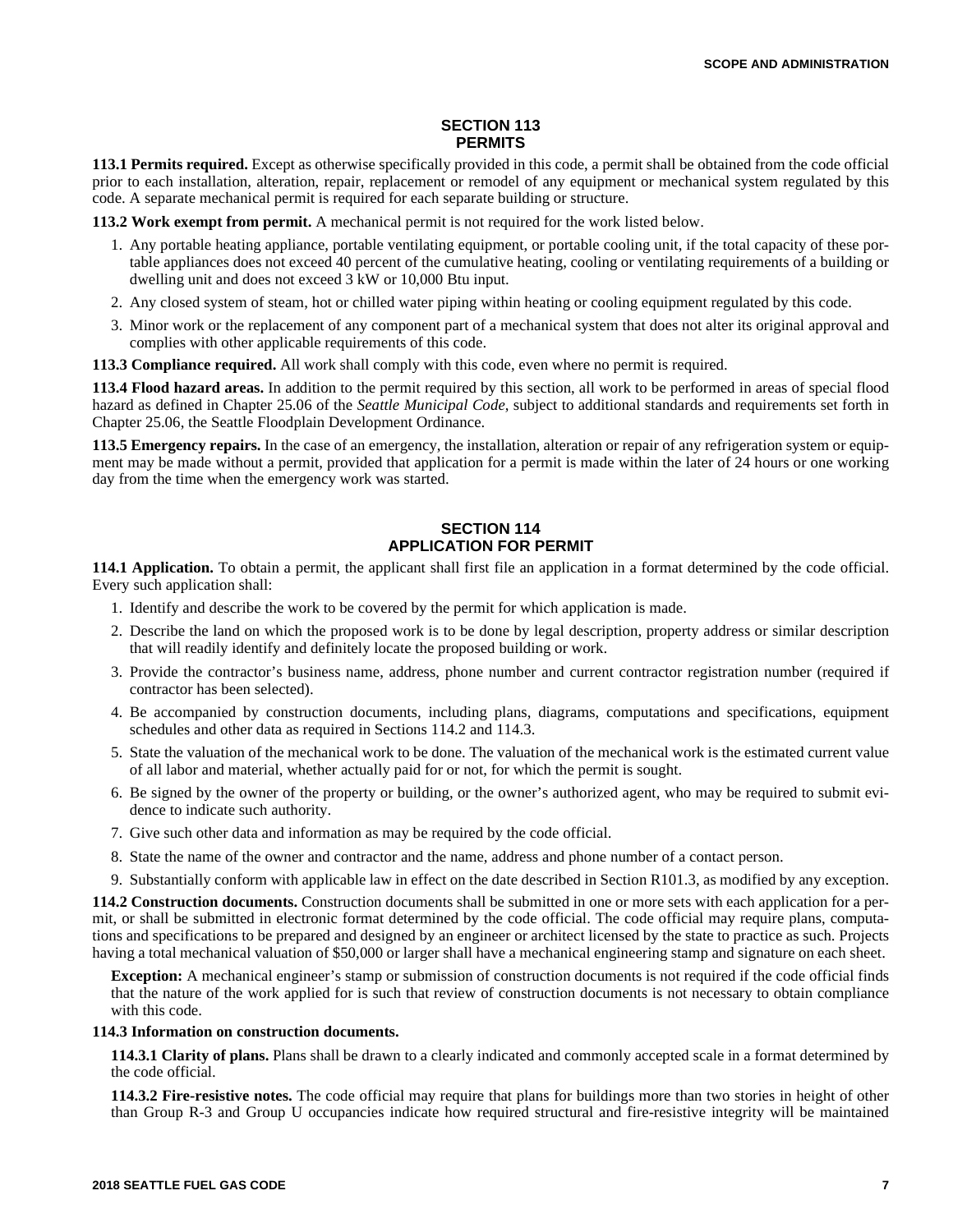where a penetration will be made for electrical, mechanical, plumbing and communication conduits, pipes and similar systems.

**114.3.3 Information required on plans.** The plans or specifications shall show the following:

- 1. Layout for each floor with dimensions of all working spaces and a legend of all symbols used.
- 2. Location, size and material of all piping.
- 3. Location, size and materials of all air ducts, air inlets and air outlets.
- 4. Location of all fans, warm-air furnaces, boilers, absorption units, refrigerant compressors and condensers and the weight of all pieces of such equipment weighing 200 pounds or more.
- 5. Rated capacity or horsepower and efficiency rating of all boilers, warm-air furnaces, heat exchangers, blower fans, refrigerant compressors and absorption units. See also the *International Energy Conservation Code*.
- 6. Location, size and material of all combustion products vents and chimneys.
- 7. Location and area of all ventilation and combustion air openings and ducts.
- 8. Location of all air dampers and fire shutters.
- 9. The first sheet of each set of plans and specifications shall show the address of the proposed work and the name and address of the owner or lessee of the premises.
- 10. Architectural drawings, typical envelope cross sections and other drawings or data may be required to support system sizing calculations or other thermal requirements of this code or the *International Energy Conservation Code*.

## **SECTION 115 APPLICATION REVIEW AND PERMIT ISSUANCE**

**115.1 Issuance.** The application and construction documents shall be reviewed by the code official. The construction documents may be reviewed by other departments of the City to check compliance with the laws and ordinances under their jurisdiction.

**115.1.1 Issuance of permit.** The code official shall issue a permit to the applicant if the code official finds the following:

- 1. The work described in the construction documents substantially conforms to the requirements of this code and other pertinent laws and ordinances;
- 2. The fees specified in the *Seattle Municipal Code*, Title 22, Subtitle IX, Permit Fees have been paid; and
- 3. The applicant has complied with all requirements to be performed prior to issuance of a permit for the work under other pertinent laws, ordinances or regulations or included in a master use permit, or otherwise imposed by the building official. When the permit is issued, the applicant or the applicant's authorized agent becomes the permit holder.

**115.1.2 Compliance with approved construction documents.** When the code official issues a permit, the code official shall endorse the permit in writing or in electronic format and stamp the plans "APPROVED." Such approved plans and permit shall not be changed, modified or altered without authorization from the code official, and all work shall be done in accordance with the approved construction documents and permit except as authorized by the code official during field inspection to correct errors or omissions, or as authorized by Section 115.2.

**115.2 Revisions to the permit.** When changes to the approved work are made during construction, approval of the code official shall be obtained prior to execution. The building or mechanical inspector may approve minor changes for work not reducing the structural strength or fire and life safety of the structure. The building or mechanical inspector shall determine if it is necessary to revise the approved construction documents. If revised plans are required, changes shall be submitted to and approved by the code official, accompanied by fees specified in the *Seattle Municipal Code*, Title 22, Subtitle IX, Permit Fees prior to occupancy. All changes shall conform to the requirements of this code and other pertinent laws and ordinances and other issued permits.

Minor changes shall not incur additional fees if these changes do not (1) add to the general scope of work; (2) change the basic design concept; (3) involve major relocation of equipment, ducts, or pipes; (4) substantially alter approved equipment size; or (5) require extensive re-review of the plans and specifications.

**115.3 Cancellation of permit applications.** Applications may be cancelled if no permit is issued by the earlier of the following: (1) twelve months following the date of application; or (2) sixty days after the date of written notice that the permit is ready to be issued. After cancellation, construction documents may be returned to the applicant or destroyed by the code official.

The code official shall notify the applicant in writing at least 30 days before the application is cancelled. The notice shall specify a date by which a request for extension must be submitted in order to avoid cancellation. The date shall be at least two weeks prior to the date on which the application will be cancelled.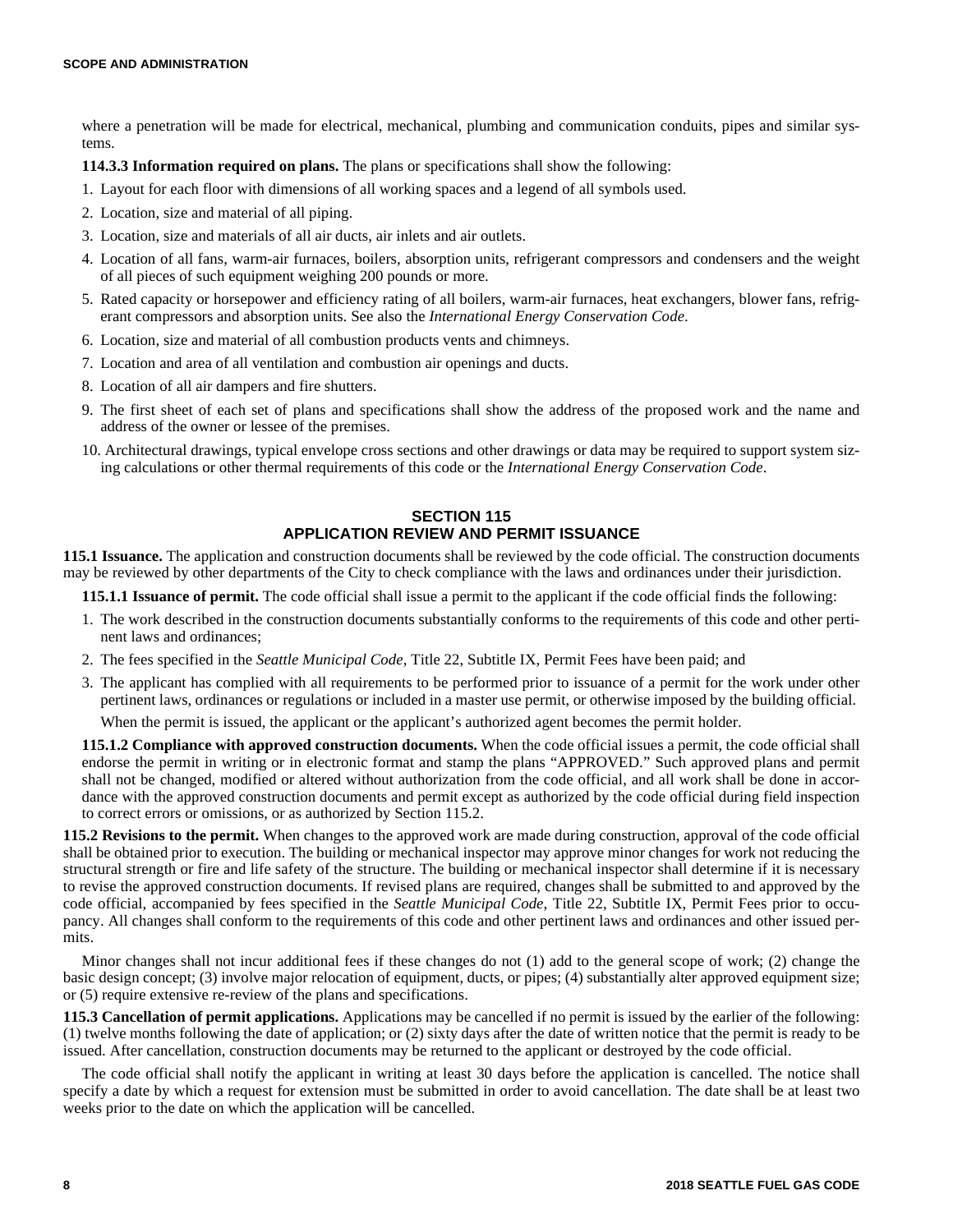**115.4 Extensions prior to permit issuance.** At the discretion of the code official, applications for projects that require more than 12 months to review and approve may be extended for a period that provides reasonable time to complete the review and approval, but in no case longer than 24 months from the date of the original application. No application may be extended more than once. After cancellation, the applicant shall submit a new application and pay a new fee to restart the permit process.

Notwithstanding other provisions of this code, applications may be extended where issuance of the permit is delayed by litigation, preparation of environmental impact statements, appeals, strikes or other causes related to the application that are beyond the applicant's control, or while the applicant is making progress toward issuance of a master use permit.

**115.5 Retention of plans.** One set of approved plans, which may be on microfilm or in electronic format, shall be retained by the code official. One set of approved plans shall be returned to the applicant and shall be kept at the site of the building or work for use by the inspection personnel at all times when the work authorized is in progress.

**115.6 Validity of permit.** The issuance or granting of a permit or approval of construction documents shall:

- 1. Not be construed to be a permit for, or an approval of, any violation of any of the provisions of this code or other pertinent laws and ordinances.
- 2. Not prevent the code official from requiring the correction of errors in the construction documents, or from preventing building operations being carried on thereunder when in violation of this code or of other pertinent laws and ordinances of the City.
- 3. Not prevent the code official from requiring correction of conditions found to be in violation of this code or other pertinent laws and ordinances of the City, or
- 4. Not be construed to extend the period of time for which any such permit is issued or otherwise affect any period of time for compliance specified in any notice or order issued by the code official or other administrative authority requiring the correction of any such conditions.

**115.7 Expiration of permits.** Authority to do the work authorized by a permit expires 18 months from the date of issuance. An approved renewal extends the life of a permit for an additional 18 months from the prior expiration date. An approved reestablishment extends the life of the permit for 18 months from the date the permit expired.

## **Exceptions:**

- 1. Initial permits for major construction projects that require more than 18 months to complete may be issued for a period that provides reasonable time to complete the work, according to an approved construction schedule. The building official may authorize a permit expiration date not to exceed three years from the date of issuance.
- 2. The code official may issue permits that expire in less than 18 months if the code official determines a shorter period is appropriate to complete the work.

**115.8 Renewal of permits.** Permits may be renewed and renewed permits may be further renewed by the code official, if the following conditions are met:

- 1. Application for renewal is made within the 30 day period immediately preceding the date of expiration of the permit; and
- 2. If the project has had an associated discretionary Land Use review, and the land use approval has not expired; and
- 3. If an application for renewal is made more than 18 months after the date of mandatory compliance with a new or revised edition of this code, the permit shall not be renewed unless:
	- 3.1 The code official determines that the permit complies, or is modified to comply with the *Seattle Mechanical, Fuel Gas* and *Energy codes* in effect on the date of application for renewal; or
	- 3.2 The work authorized by the permit is substantially underway and progressing at a rate approved by the building official. "Substantially underway" means that normally required inspections have been approved for work such as foundations, framing, mechanical, insulation and finish work is being completed on a continuing basis; or
	- 3.3 Commencement or completion of the work authorized by the permit is delayed by litigation, appeals, strikes or other extraordinary circumstances related to the work authorized by the permit, beyond the permit holder's control, subject to approval by the code official.

**115.9 Reestablishment of expired permits.** A new permit is required to complete work if a permit has expired and was not renewed.

**Exception:** A permit that expired less than one year prior to the date of a request for reestablishment may be reestablished upon approval of the code official if it complies with Items 2 and 3 of Section 115.8. Once re-established the permit will not be considered to have expired. The new expiration date of a re-established permit shall be determined in accordance with Section 115.7.

**115.10 Revocation of mechanical permits.** Whenever the code official determines there are grounds for revoking a permit, the code official may issue a notice of revocation. The notice of revocation shall identify the reason for the proposed revocation, including, but not limited to, the violations, the conditions violated, and any alleged false or misleading information provided.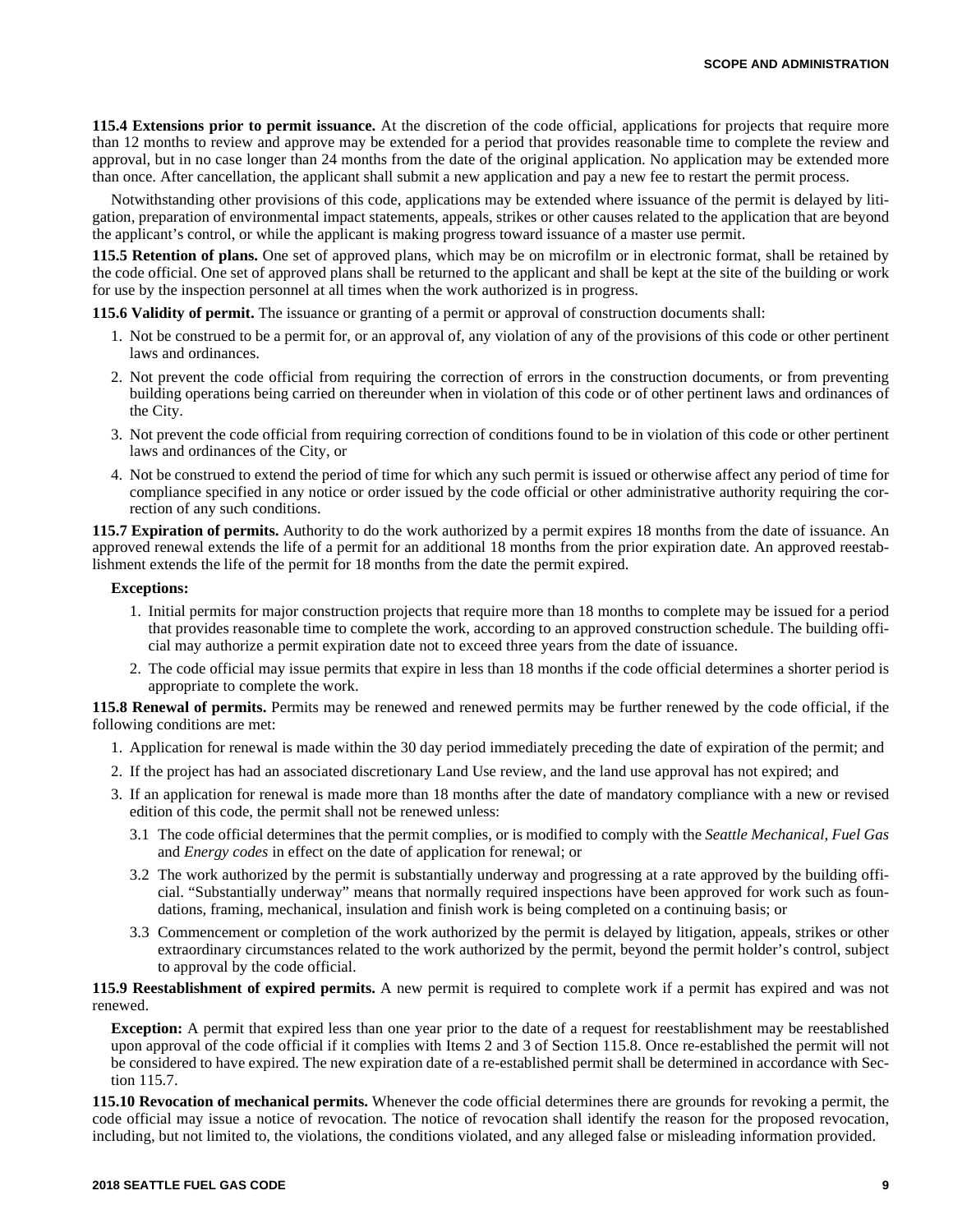**115.10.1 Standards for revocation.** The code official may revoke a permit if:

- 1. The code or the permit has been or is being violated and issuance of a notice of violation or stop work order has been or would be ineffective to secure compliance because of circumstances related to the violation; or
- 2. The permit was obtained with false or misleading information.

**115.10.2 Service of notice of revocation.** The notice of revocation shall be served upon the owner, agent or other responsible person by personal service or regular first class mail addressed to the last known address of such person or if no address is available after reasonable inquiry, the notice may be posted in a conspicuous place on the premises. The notice may also be posted if served by personal service or first class mail.

**115.10.3 Effective date of revocation.** The code official shall identify in the notice of revocation a date certain on which the revocation will take effect. This date may be stayed pending complete review by the code official pursuant to Section 115.10.4.

**115.10.4 Review by the code official for notice of revocation.** Any person aggrieved by a notice of revocation may obtain a review by making a request in writing to the code official within three business days of the date of service of the notice of revocation. The review shall occur within five business days after receipt by the building official of the request for review. Any person affected by the notice of revocation may submit additional information to the building official for consideration as part of the review at any time prior to the review.

**115.10.4.1 Review procedure.** The review will be made by a representative of the code official who will review all additional information received and may also request a site visit. After the review, the code official may:

- 1. Sustain the notice of revocation and affirm or modify the date the revocation will take effect;
- 2. Withdraw the notice of revocation;
- 3. Modify the notice of revocation and affirm or modify the date the revocation will take effect; or

4. Continue the review to a date certain.

**115.10.4.2 Order of revocation of permit.** The code official shall issue an order containing the decision within ten days after the review is completed and shall cause the same to be sent by regular first class mail to the person or persons requesting the review, any other person on whom the notice of revocation was served, and any other person who requested a copy before issuance of the order. The order of the building official is the final order of the City, and the City and all parties shall be bound by the order.

# **SECTION 116 INSPECTIONS**

**116.1 General.** All construction or work for which a permit is required is subject to inspection by the code official, and certain types of construction shall have special inspections by registered special inspectors specified in Chapter 17 of the *International Building Code*. In addition to the "called" inspections specified above, the code official may make or require any other inspections of any mechanical work to ascertain compliance with the provisions of this code and other laws and ordinances that are enforced by the code official.

**116.2 Inspection requests.** The owner of the property or the owner's authorized agent, or the person designated by the owner or agent to do the work authorized by a permit shall notify the code official that work requiring inspection as specified in this section and Section 120 is ready for inspection.

**116.3 Access for inspection.** The permit holder and the person requesting any inspections required by this code shall provide access to and means for proper inspection of such work, including safety equipment required by the Washington Industrial Safety and Health Agency. The work shall remain accessible and exposed for inspection purposes until approved by the code official. Neither the code official nor the City shall be liable for expense entailed in the required removal or replacement of any material to allow inspection.

**116.4 Inspection record.** Work requiring a mechanical permit shall not be commenced until the permit holder or the permit holder's agent has posted an inspection record in a conspicuous place on the premises and in a position that allows the code official to conveniently make the required entries regarding inspection of the work. This record shall be maintained in such a position by the permit holder or the permit holder's agent until final approval has been granted by the code official.

**116.5 Approvals required.** No work shall be done on any part of the building or structure beyond the point indicated in each successive inspection without first obtaining the written approval of the code official.

**116.5.1 Effect of approval.** Approval as a result of an inspection is not approval of any violation of the provisions of this code or of other pertinent laws and ordinances of the City. Inspections presuming to give authority to violate or cancel the provisions of this code or of other pertinent laws and ordinances of the City are not valid.